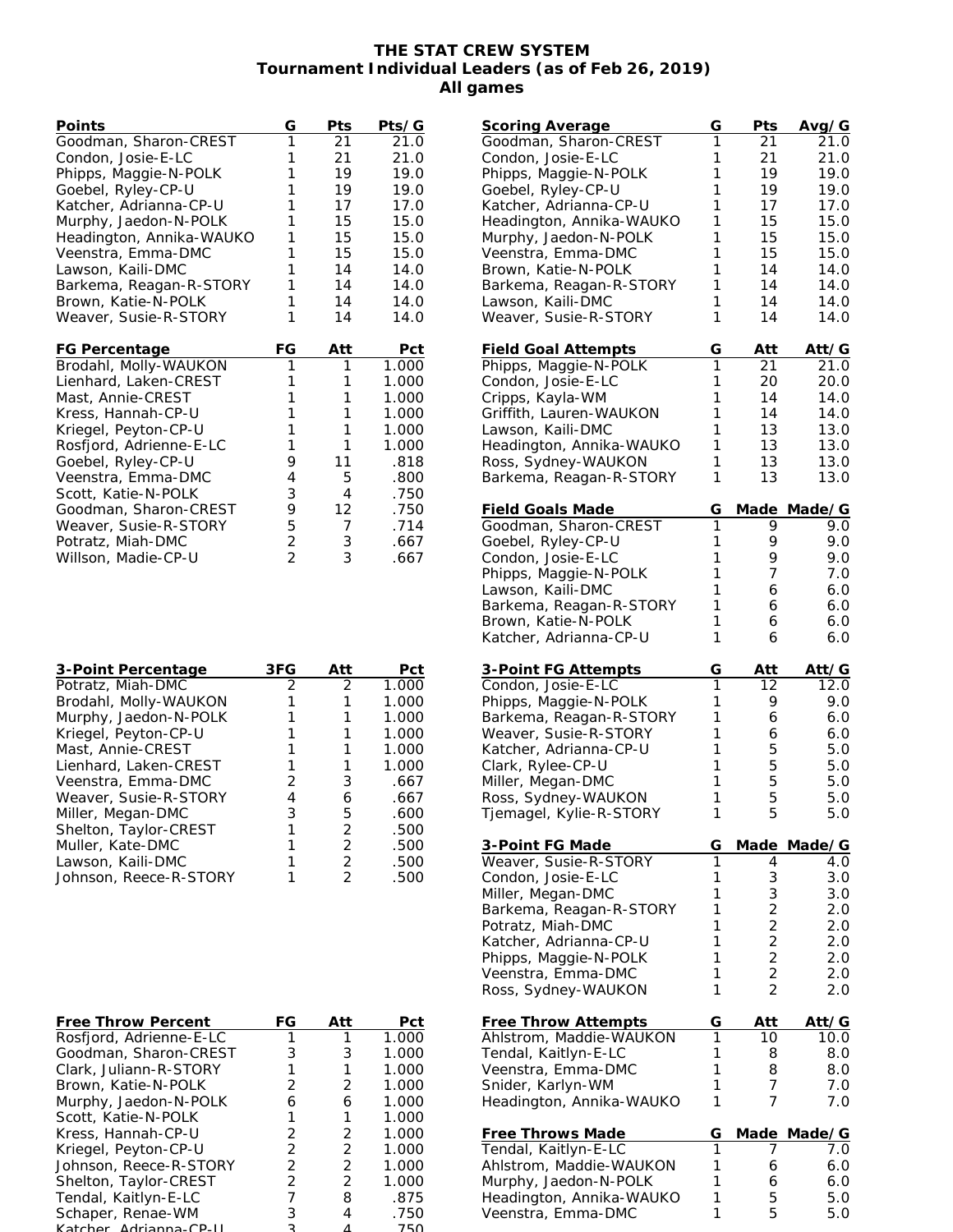## **THE STAT CREW SYSTEM Tournament Individual Leaders (as of Feb 26, 2019) All games**

| Rebounds                 | G | Reb                                            | Reb/G |
|--------------------------|---|------------------------------------------------|-------|
| Condon, Josie-E-LC       | 1 | 12                                             | 12.0  |
| Murphy, Jaedon-N-POLK    | 1 | 11                                             | 11.0  |
| Disney, Teresa-WM        | 1 | 9                                              | 9.0   |
| Goodman, Sharon-CREST    | 1 | 8                                              | 8.0   |
| Barkema, Reagan-R-STORY  | 1 | 7                                              | 7.0   |
| Clark, Rylee-CP-U        | 1 | 7                                              | 7.0   |
| Clark, Juliann-R-STORY   | 1 | 7                                              | 7.0   |
| Lawson, Kaili-DMC        | 1 | $\overline{7}$                                 | 7.0   |
| Brown, Katie-N-POLK      | 1 | 7                                              | 7.0   |
| Wacker, Margaret-WAUKON  | 1 | $\overline{7}$                                 | 7.0   |
| Rebound Average          | G | Reb                                            | Avg/G |
| Condon, Josie-E-LC       | 1 | 12                                             | 12.0  |
| Murphy, Jaedon-N-POLK    | 1 | 11                                             | 11.0  |
| Disney, Teresa-WM        | 1 | 9                                              | 9.0   |
| Goodman, Sharon-CREST    | 1 | 8                                              | 8.0   |
| Lawson, Kaili-DMC        | 1 | 7                                              | 7.0   |
| Clark, Juliann-R-STORY   | 1 | 7                                              | 7.0   |
| Barkema, Reagan-R-STORY  | 1 | 7                                              | 7.0   |
| Clark, Rylee-CP-U        | 1 | 7                                              | 7.0   |
| Wacker, Margaret-WAUKON  | 1 | 7                                              | 7.0   |
| Brown, Katie-N-POLK      | 1 | $\overline{7}$                                 | 7.0   |
| Offensive Rebounds       | G | No.                                            | Avg/G |
| Goebel, Ryley-CP-U       | 1 | 5                                              | 5.0   |
| Wacker, Margaret-WAUKON  | 1 | 4                                              | 4.0   |
| Headington, Annika-WAUKO | 1 | 4                                              | 4.0   |
| Veenstra, Emma-DMC       | 1 |                                                | 3.0   |
| Jensen, Lindsey-E-LC     | 1 | $\begin{array}{c}\n 3 \\ 3 \\ 3\n \end{array}$ | 3.0   |
| Lawson, Kaili-DMC        | 1 |                                                | 3.0   |
| Clark, Juliann-R-STORY   | 1 |                                                | 3.0   |
| Barkema, Reagan-R-STORY  | 1 |                                                | 3.0   |
| Defensive Rebounds       | G | No.                                            | Avg/G |
| Murphy, Jaedon-N-POLK    | 1 | 10                                             | 10.0  |
| Condon, Josie-E-LC       | 1 | 10                                             | 10.0  |
| Goodman, Sharon-CREST    | 1 | 7                                              | 7.0   |
| Disney, Teresa-WM        | 1 | 7                                              | 7.0   |
| Brown, Katie-N-POLK      | 1 | 6                                              | 6.0   |

| Assists                  | G | No. | Ast/G |
|--------------------------|---|-----|-------|
| Headington, Annika-WAUKO |   | 5   | 5.0   |
| Lienhard, Laken-CREST    |   | 4   | 4.0   |
| Prewitt, Moriah-DMC      |   | 4   | 4.0   |
| Willson, Madie-CP-U      |   | 4   | 4.0   |
| Katcher, Adrianna-CP-U   |   | 3   | 3.0   |
| Veenstra, Emma-DMC       |   | 3   | 3.0   |
| Potratz, Miah-DMC        |   | 3   | 3.0   |
| Scott, Katie-N-POLK      |   | 3   | 3.0   |
| Clark, Juliann-R-STORY   |   | 3   | 3.0   |
| <b>Steals</b>            | G | No. | Stl/G |
| Goebel, Ryley-CP-U       | 1 | 6   | 6.0   |
| Wacker, Margaret-WAUKON  |   | 4   | 4.0   |
| Phipps, Maggie-N-POLK    |   | 4   | 4.0   |
| Katcher, Adrianna-CP-U   |   | 3   | 3.0   |
| Griffith, Lauren-WAUKON  |   | 3   | 3.0   |

| <b>Blocked Shots</b>     | G | No. | BIk/G |
|--------------------------|---|-----|-------|
| Goodman, Sharon-CREST    |   | 10  | 10.0  |
| Disney, Teresa-WM        |   | 3   | 3.0   |
| Barkema, Reagan-R-STORY  |   | 3   | 3.0   |
| Katcher, Adrianna-CP-U   |   | 3   | 3.0   |
| Fox, Callyn-CP-U         |   | 3   | 3.0   |
| Minutes                  | G | No. | Min/G |
| Goodman, Sharon-CREST    | 1 | 32  | 32.0  |
| Murphy, Jaedon-N-POLK    |   | 32  | 32.0  |
| Griffith, Lauren-WAUKON  |   | 32  | 32.0  |
| Phipps, Maggie-N-POLK    |   | 32  | 32.0  |
| Shelton, Taylor-CREST    |   | 31  | 31.0  |
| Veenstra, Emma-DMC       |   | 31  | 31.0  |
| Headington, Annika-WAUKO |   | 31  | 31.0  |